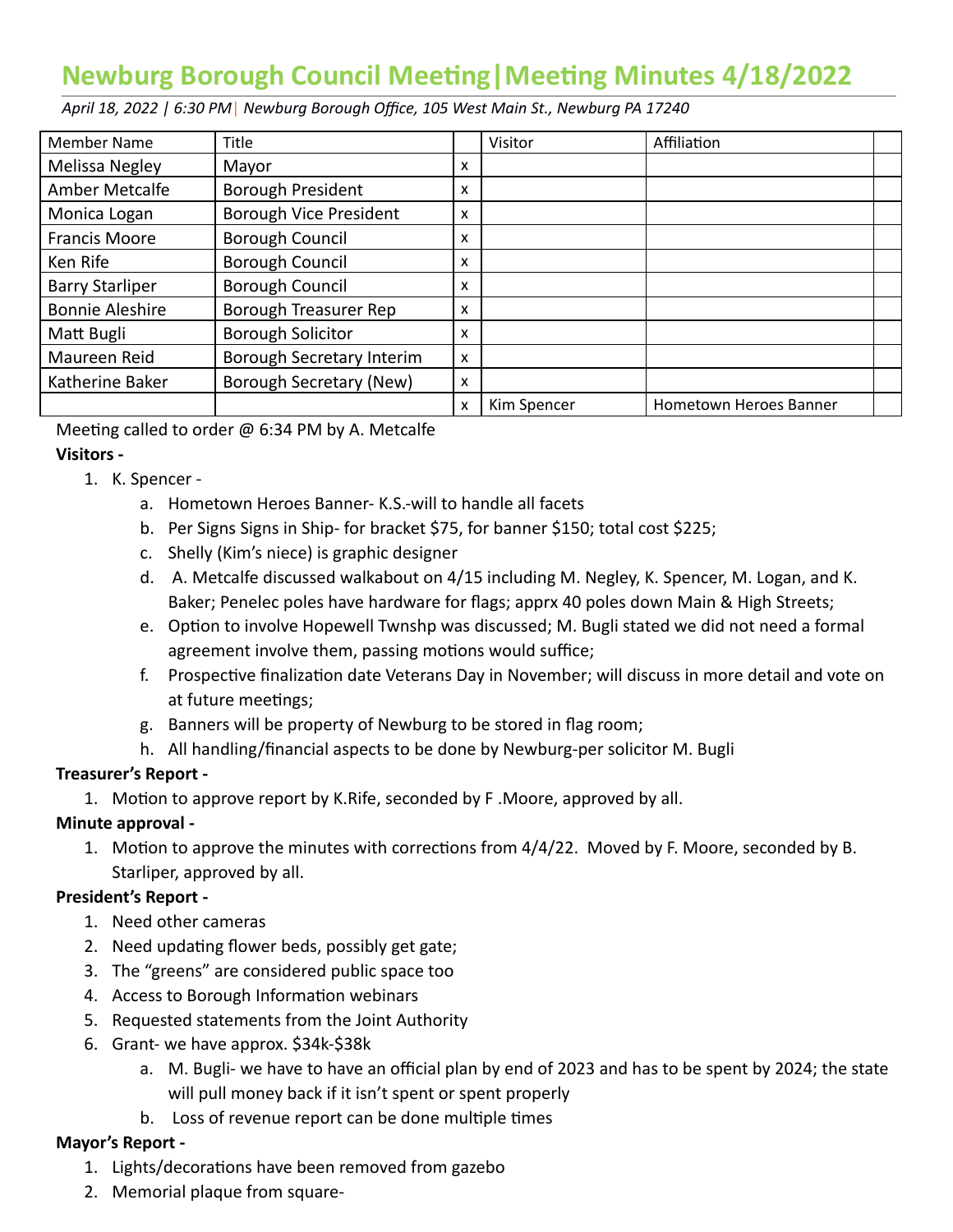- a. K. Spencer is to ask the family/daughters in regard to options
- b. Raise tree plaques placed in ground to not get covered by dirt/mulch?
- c. K. Spencer also discussed time capsule on gazebo side

**Secretary's Report** - See Citizen Concerns below;

Personnel Committee - see Citizens Concerns below;

## **Citizens Concerns -**

- 1. Street lights need fixed- Curtis Avenue- call made to Penelec
	- 2. Complaints for house across street with rodents/trash- cleanup effort started
	- 3. Sewer bill
		- a. Complaints with sewer bill being incorrect
		- b. RTK for Hopewell submitted  $4/11/22$  with 5 days to respond-no response.
		- c. M. Bugli would like to go over guidelines on how to operate with them. (See under New Business) - Waiting on contact from their solicitor.
	- 4. Issues with office phone not picking up on voicemail- fixed.

## **New Business**

- 1. Dissolution/Amendment of Joint Authority
	- a. Requested Statements under RTK act.
	- b. M. Bugli discussed reaching out to their solicitor- Matthew McKnight of Irwin & McKnight to discuss business.
- 2. Park flower beds with church
	- a. Possible date May 7th for Community Garden Day (to go on website)
	- b. Budget could be set at \$500; will be discussed next meeting
	- c. M. Logan spoke with Judy (Pastor of Church)- we will supply plants and just need manpower
	- d. M. Logan/A. Metcalfe purchased flowers at \$40; we will be needing more as well as soil
	- e. M. Logan will be getting estimates for total cost and report back May 2 to set budget
- 3. Flowers for gazebo and walkway- see above
	- a. Procure hardy, long lasting shrubs/plants
	- b. Gazebo sign-square needs hardware and is upside down
	- c. Permit out for Kurt Cramer- Boro office fills out street closure
- 4. Hometown Hero Banner see above under Visitors
- 5. Changing Office Hours
	- a. Office Hours: Monday, Wednesday, Friday 8-3-update website
	- b. Tuesdays/Thursdays in office per Katie's discretion
	- c. Meeting Mondays- Katie able to leave and return for meeting
	- 6. Renting power washer
		- a. K. Rife will look into prices at Country Corner
	- 7. Muncy Acct-Add Katie (new secretary)
		- a. Motioned M. Logan 1st approved and K. Rife 2nd
	- 8. Spray office trees
		- a. Bag worms; motion passed for \$175 budget; K. Rife 1st approved, M. Logan 2nd
	- 9. American Rescue Act Grant Ideas- See #5 under Unfinished Business

# **Unfinished Business**

- 1. Borough Property Improvements
	- a. Trash cans for park will use 'temporary trashcan' with brick/stone in it for weights
	- b. Porch Project- M. Bugli gathering info for CDBG grants for sidewalks and fixing porch as well (See #5 Grants) ; Jason (maintenance) getting quotes to replace floor boards/steps/railing
	- c. Storm Grate- B. Aleshire looking into for use of grants